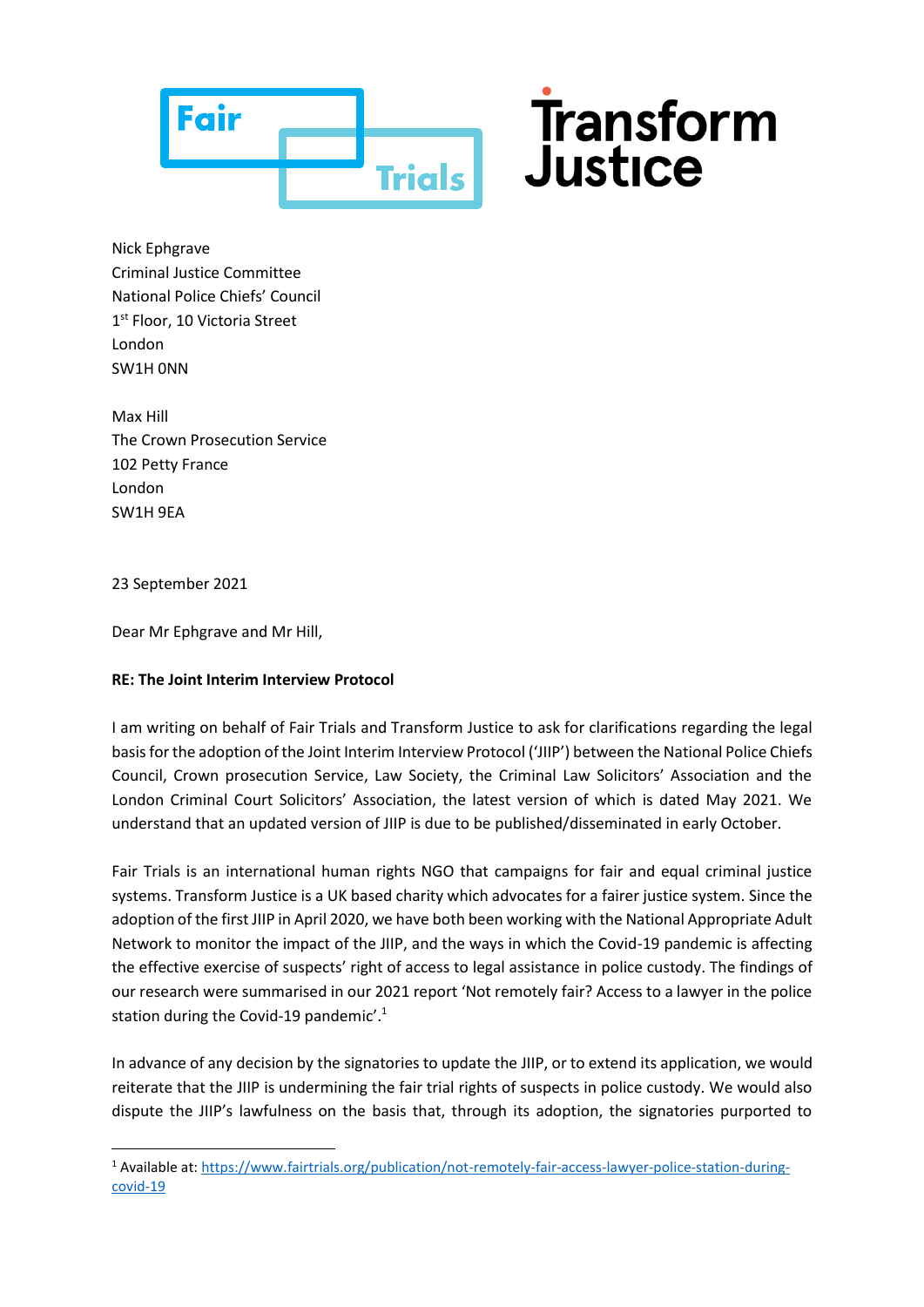exercise powers that they simply do not have. Our observations below are based on expert legal opinion which we have published today, and we would request that you:

- a) Provide further information about the powers under which the signatories created JIIP; and
- b) Identify the legal basis upon which the signatories effectively made amendments to the PACE Codes.

## *Impact of JIIP on PACE Code C*

PACE Code C sets out the requirements for detention, treatment and questioning of suspects in police custody, including provisions regarding the suspects' right of access to a lawyer. While it recognises that legal advice may be provided by telephone,<sup>2</sup> there are no provisions that enable remote participation by a lawyer at a police interview by video or audio link. This is in clear contrast to the use of video or audio links for all other PACE purposes, for which explicit amendments (including safeguards) to PACE 1984 and Code C were considered necessary. Code C indicates the need for the attendance of lawyers at police interviews in several provisions. For example, it makes clear that even where a suspect would normally be limited to telephone advice from CDS Direct, *"the DSCC should arrange for advice to be given by a solicitor at the police station"* whenever *"the police want to interview the detainee"* or *"the detainee needs an appropriate adult"<sup>3</sup> .* Under paragraph C:6.8, "*a detainee who has been permitted to consult a solicitor shall be entitled on request to have the solicitor present when they are interviewed unless one of the exceptions in paragraph 6.6 applies*".

The JIIP acknowledges that remote interviews are not *'within the current letter of the Code of Practice*', and it does not explicitly purport to amend the PACE Codes. The signatories consider remote legal representation in interviews to be '*within the spirit of recent amendments to criminal procedure, law and evidence in the Coronavirus Act 2020*' and they '*are a fair, reasonable and proportionate option*'.<sup>4</sup> However, the practical effect of the JIIP is to amend PACE because the JIIP purports to grant powers to conduct interviews via video and audio link – powers that are absent in the wording of the PACE Act and Codes.

This was recognised in June 2020, when the Home Office consulted on proposals for new powers and safeguards which *"have the effect of modifying certain existing provisions of Codes C and E…*[to] *support the continued operation of the Interview Protocol"*. *<sup>5</sup>* The Government response stated that, *"[t]he temporary changes to Code C would if implemented, modify the existing provisions which allow a suspect to have their solicitor present during their interview. They would specifically allow for legal advice during interview to be provided by a live link or a telephone conference link and for the latter,* 

<sup>2</sup> PACE Code C, para. C:6.1 and C6:5

<sup>3</sup> PACE Code C para 6B

<sup>4</sup> JIIP, Para. 7

<sup>&</sup>lt;sup>5</sup> Letter to statutory consultees, 12<sup>th</sup> June 2020, para.4 <https://www.gov.uk/government/consultations/revising-pace-codes-c-and-e>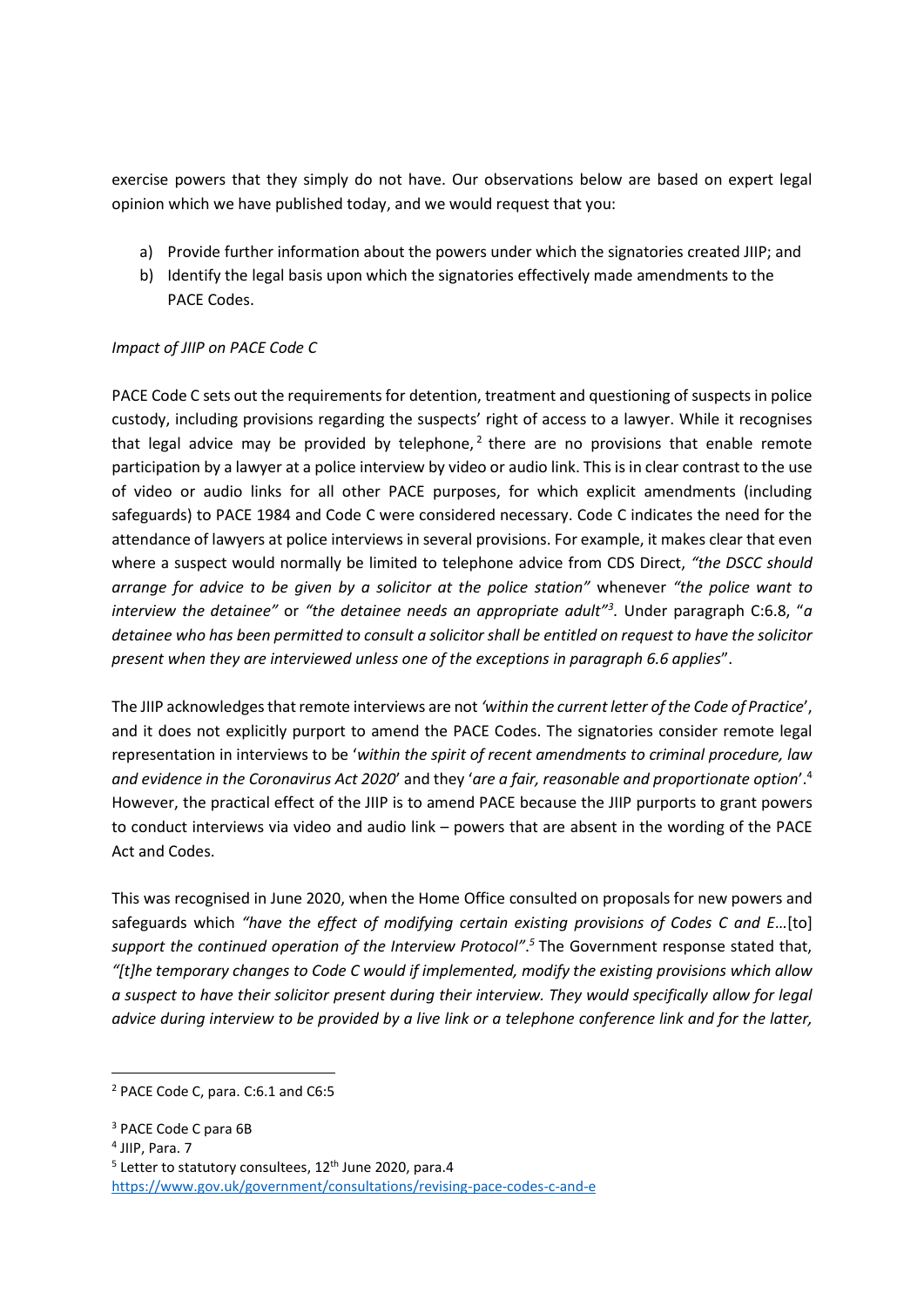*the interview must be visually recorded,"* and in deciding not to proceed with the amendments, stated that, *"The consultation responses highlighted significant issues arising from the initial proposals and the need for further consideration*"<sup>7</sup>. This is an explicit recognition that, if codified, the JIIP would formally modify the existing provisions of PACE.

## *Powers to amend PACE Codes*

According to PACE 1984, powers to amend PACE Codes are held exclusively by the Secretary of State,<sup>8</sup> and a code, or a revision of a code, cannot come into operation unless there is an order by the Secretary of State.<sup>9</sup> This order needs to be laid before Parliament,<sup>10</sup> and the Secretary of State needs to have consulted a wide range of interested parties regarding the code or revisions to the code.<sup>11</sup>

The JIIP has not been subject to any legislative process, nor has it received any scrutiny that revisions to the PACE Codes are supposed to undergo under s.67 PACE, which includes an open consultation. The signatories do not have the authority by-pass or ignore the provisions in PACE for amending the codes, and they have no powers to circumvent the provisions of the codes by mutual agreement. This means that where there is a conflict between Code C and the JIIP, the provisions in Code C should prevail.

We are of the view that the signatories to the JIIP have acted beyond their powers by effectively amending Code C with no legal basis. Accordingly, the JIIP does not provide a lawful basis for restricting a suspect's right of access to in-person legal assistance.

## *Impact of JIIP on suspects' right of access to a lawyer*

The European Court of Human Rights ('ECtHR') has recognised legal assistance in police custody as a crucial safeguard. In particular, it has recognised that *'as a rule Article 6 § 1 requires that, as a rule, access to a lawyer should be provided as from the first interrogation of a suspect by the police*'.<sup>12</sup> It has further clarified its judgment in *Doyle v. Ireland* that the content of the right of access to a lawyer under Article 6(3) includes the suspects' *'right for their lawyer to be physically present during their initial police interviews and whenever they are questions in the subsequent pre-trial proceedings*" (emphasis added). $^{13}$ 

<sup>6</sup> Response to the consultation on PACE Codes C and E, para 2.1.3

<https://www.gov.uk/government/consultations/revising-pace-codes-c-and-e> <sup>7</sup> Response to the consultation on PACE Codes C and E, para 3.1

<https://www.gov.uk/government/consultations/revising-pace-codes-c-and-e> <sup>8</sup> PACE, s. 67(2)

<sup>9</sup> PACE, s. 67(5)

<sup>10</sup> PACE, s. 67(7)

<sup>11</sup> PACE, s. 67(4),(7C)

<sup>12</sup> *Salduz v. Turkey* [GC]*,* App. No. 36391/02, (Judgment of 27 November 2008) para. 55

<sup>13</sup> *Doyle v Ireland* (App. No. 51979/17 (Judgment of 23 May 2019), para. 74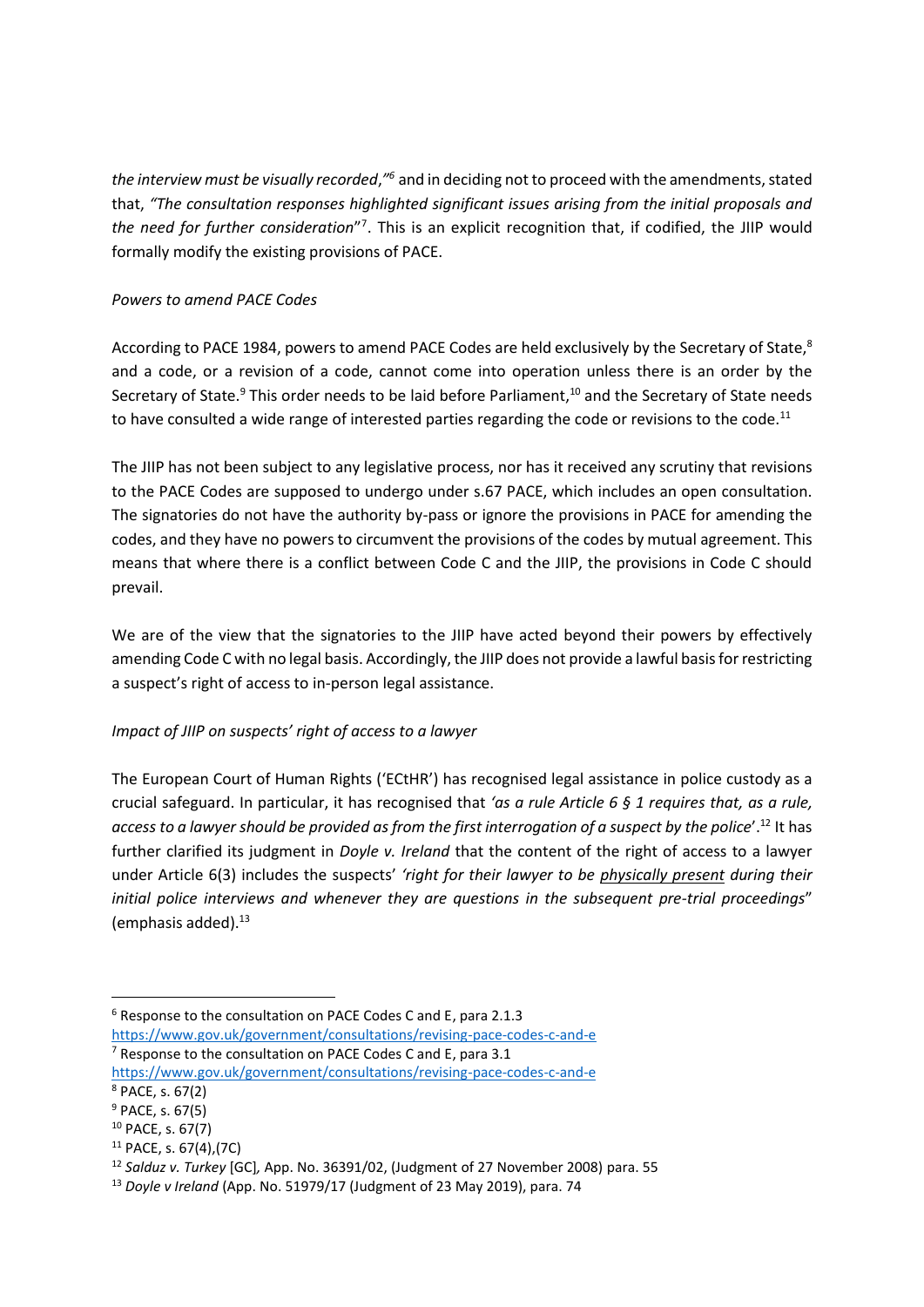While the JIIP does not impose a blanket ban on in-person legal assistance, the remote legal assistance that it not only facilitates, but also explicitly favours, amounts to a restriction of a suspect's rights under Article 6 of the European Convention on Human Rights.

The human rights impact of the JIIP and the restriction of the right to in-person legal assistance is very real. Research conducted by the National Appropriate Adults Network ('NAAN'), Fair Trials, and Transform Justice between 2020 and 2021 found that COVID-19 was having a damaging impact on the right of early access to legal assistance particularly for children and vulnerable adults, and that there was poor awareness of, and limited adherence to JIIP.<sup>14</sup> In particular:

- Appropriate adults reported that on average, legal representation was provided remotely in half the interviews they attended, and more than a third reported that legal representation was usually provided via audio only;
- The police did not always seek the consent of vulnerable suspects and appropriate adults to conduct interviews remotely, in clear violation of the JIIP. There were also cases in which appropriate adults felt pressurised into consenting, or had their refusal of consent overridden;
- Some solicitors refused to attend police interviews in person, even where a child or mentally vulnerable client was suspected of the most serious offences, such as rape or murder; and
- Appropriate adults perceived legal representation as less effective when provided remotely, and reported that suspects' ability to communicate and participate effectively were undermined.

Responses to freedom of information requests obtained by Transform Justice from various police forces suggest that few police forces had developed systems and procedures for informing suspects about JIIP or obtaining their consent to conduct police interviews with remote legal assistance. This was also highlighted the HM Inspectorate of Constabulary and Fire & Rescue Services (HMICFRS): *"It was not clear how detainees had been informed and made aware of changes to legal advice, or whether any consents about how their legal representation is provided were being recorded on the custody record."*<sup>15</sup> Also, *"We did not find information about this recorded in any the 140 custody records we examined, nor any evidence that a detainee had given their consent when legal representation at interview was to be provided by video or telephone link."*<sup>16</sup>

The guidance in the JIIP not only poses serious threat to the right to a fair trial, but it is also the product of an unlawful exercise of powers of the signatories. Covid-19, while remaining a serious risk to help in some circumstances is now endemic, and nearly all Covid-19 related restrictions have been relaxed. The JIIP has outlived its purpose as a temporary emergency response to a crisis.

<sup>&</sup>lt;sup>14</sup> 'Not remotely fair? Access to a lawyer in the police station during the Covid-19 pandemic'

<sup>&</sup>lt;sup>15</sup> HMICFRS, 'Policing in the pandemic – The police response to the coronavirus pandemic during 2020'

p.4 <sup>16</sup> P.23